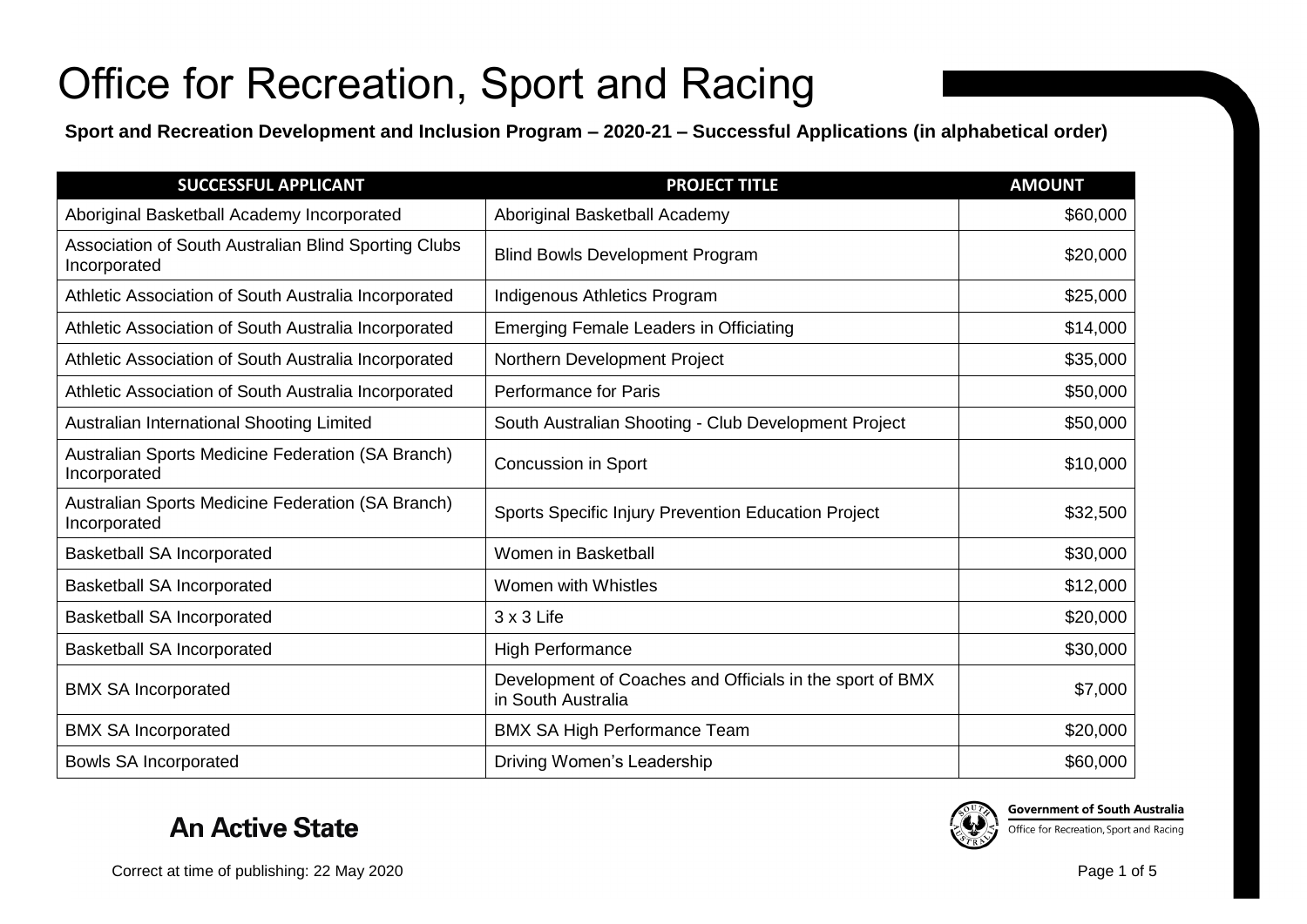| <b>SUCCESSFUL APPLICANT</b>                     | <b>PROJECT TITLE</b>                                                                          | <b>AMOUNT</b> |
|-------------------------------------------------|-----------------------------------------------------------------------------------------------|---------------|
| <b>Boxing SA Incorporated</b>                   | <b>Talented Athlete Development Program</b>                                                   | \$15,000      |
| Canoe South Australia Incorporated              | Paddle SA State Development Program                                                           | \$90,000      |
| Canoe South Australia Incorporated              | DISCOVER, ADVENTURE, EXPLORE: Recreational<br>Paddling Trails in South Australia              | \$16,100      |
| Canoe South Australia Incorporated              | <b>Inclusive Disability Paddling Program</b>                                                  | \$9,000       |
| CirKidz Incorporated                            | Circus Change Makers – an active recreation & inclusion<br>program                            | \$50,000      |
| <b>City of Victor Harbor</b>                    | STARCLUB Field Officer - Southern Fleurieu / Kangaroo<br>Island                               | \$56,000      |
| Confederation of Australian Motor Sport Limited | Girls on Track - Dare to be Different                                                         | \$15,000      |
| <b>Copper Coast Council</b>                     | <b>Yorke Peninsula STARCLUB</b>                                                               | \$48,000      |
| District Council of Renmark Paringa             | Riverland STARCLUB Field Officer Program                                                      | \$50,000      |
| Diving South Australia Incorporated             | Pathway to Podium                                                                             | \$15,000      |
| Diving South Australia Incorporated             | Female Coaching Development Program                                                           | \$5,000       |
| Equestrian South Australia Incorporated         | Young Rider State Squads                                                                      | \$35,000      |
| Fencing South Australia Incorporated            | Parafencing development program                                                               | \$2,200       |
| Football Federation SA Incorporated             | National Training Centre - High Performance Programs<br>Boys & Girls                          | \$75,000      |
| Football Federation SA Incorporated             | African Communities Inclusive Strategies                                                      | \$15,000      |
| <b>Football Federation SA Incorporated</b>      | <b>Regional Expansion Program</b>                                                             | \$50,000      |
| Gymnastics South Australia Incorporated         | KinderGym: Repositioning our Brand, Investing in our<br>people and growing our participation. | \$80,000      |

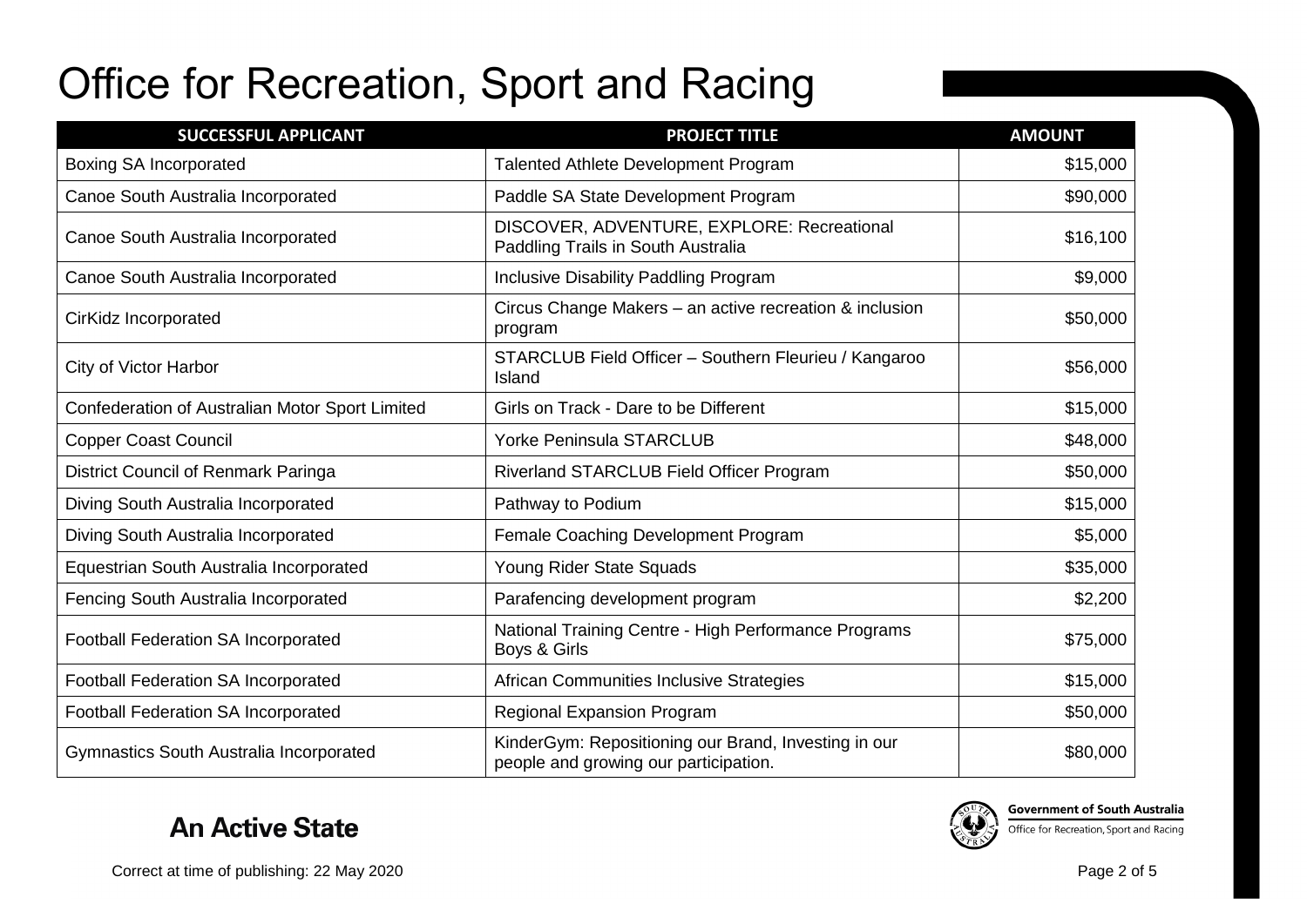| <b>SUCCESSFUL APPLICANT</b>                                                  | <b>PROJECT TITLE</b>                                                                           | <b>AMOUNT</b> |
|------------------------------------------------------------------------------|------------------------------------------------------------------------------------------------|---------------|
| Gymnastics South Australia Incorporated                                      | High Performance Coach Developer Program: Sustaining,<br>Developing and Growing Our Workforce. | \$58,722      |
| International Optimist Dinghy Association of South<br>Australia Incorporated | <b>Girls Development Program</b>                                                               | \$5,680       |
| Limestone Coast Local Government Association                                 | STARCLUB Field Officer - Limestone Coast Local<br><b>Government Association</b>                | \$56,000      |
| Marion Swimming Club Incorporated                                            | Women Development/ Retention and Leadership                                                    | \$49,000      |
| Municipal Council of Roxby Downs                                             | STARCLUB Field Officer - Municipal Council of Roxby<br>Downs                                   | \$35,000      |
| Orienteering SA Incorporated                                                 | <b>Permanent Orienteering Courses</b>                                                          | \$5,000       |
| <b>Outback Communities Authority</b>                                         | <b>STARCLUB Field Officer Program</b>                                                          | \$35,000      |
| Play Australia (IPA Australia) Inc.                                          | 1000 Play Streets: Empowering a locally led model for our<br>multicultural communities         | \$80,000      |
| Port Pirie Regional Council                                                  | 2018-19 Mid North STARCLUB Field Officer Program                                               | \$60,000      |
| <b>Regional Council of Goyder</b>                                            | STARCLUB Field Officer - Central Mid North Region                                              | \$50,000      |
| Riding for the Disabled Association S.A. Incorporated                        | <b>RDASA High Five</b>                                                                         | \$60,000      |
| Rowing South Australia Incorporated                                          | Rowing SA Coaching Leaders Development Program                                                 | \$20,000      |
| Rural City of Murray Bridge                                                  | Starclub Field Officer - Murraylands                                                           | \$55,000      |
| Skate South Australia Incorporated                                           | In-Line Hockey for Girls by Girls                                                              | \$3,000       |
| Softball SA Incorporated                                                     | Pathways to High Performance - Steps to Success                                                | \$30,000      |
| South Australian Badminton Association Incorporated                          | Badminton SA Inclusive Coaching Development Project                                            | \$17,000      |
| South Australian Baseball League Incorporated                                | High Performance Pathways Project                                                              | \$25,000      |





**Government of South Australia**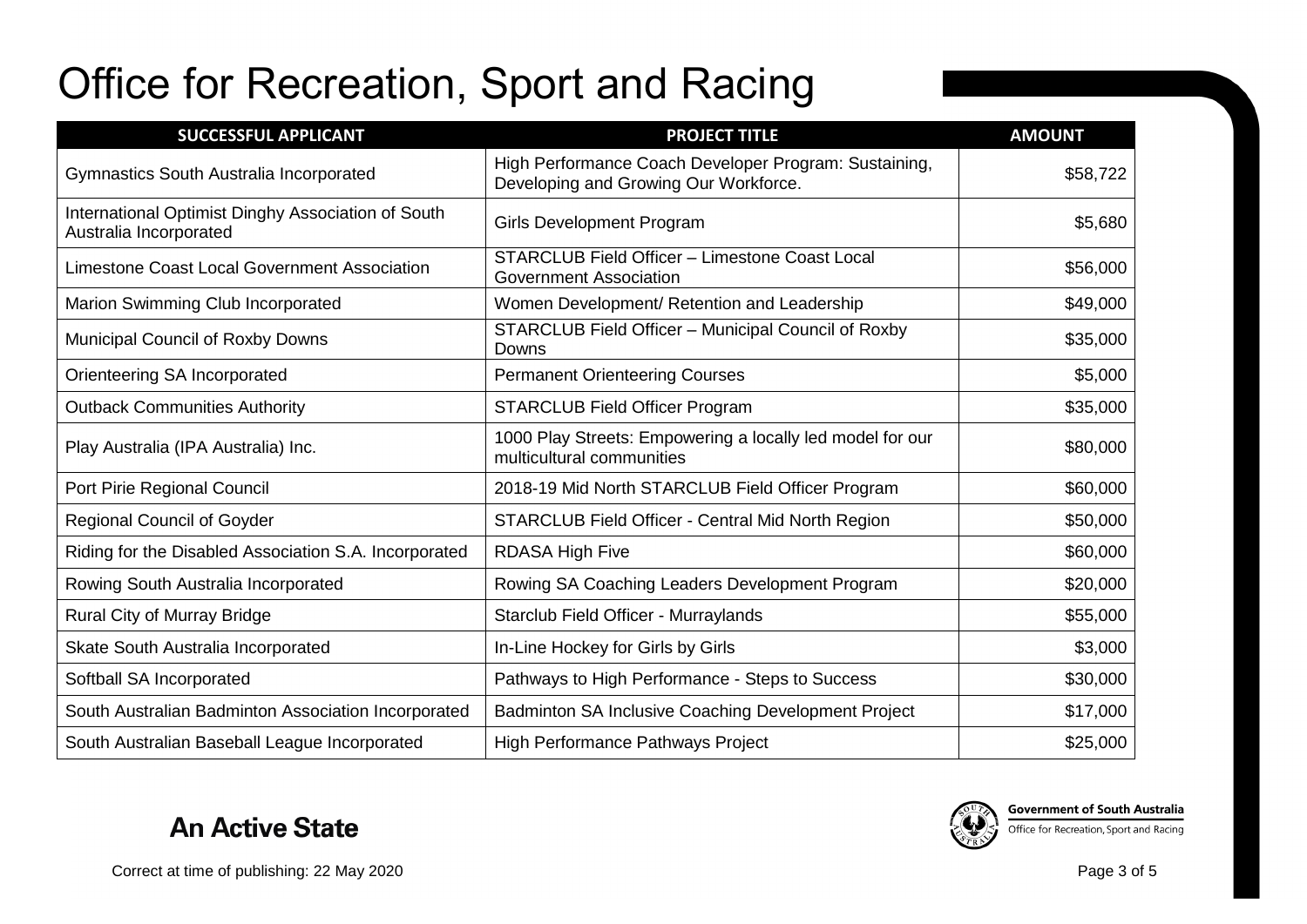| <b>SUCCESSFUL APPLICANT</b>                                   | <b>PROJECT TITLE</b>                                  | <b>AMOUNT</b> |
|---------------------------------------------------------------|-------------------------------------------------------|---------------|
| South Australian Cricket Association Limited                  | Cricket & Football Intellectual Disability Hub        | \$13,000      |
| South Australian Cricket Association Limited                  | Multicultural Community to Club                       | \$30,000      |
| South Australian Cricket Association Limited                  | <b>Super Cricket</b>                                  | \$15,000      |
| South Australian National Football League<br>Incorporated     | <b>Community Coach Development</b>                    | \$70,000      |
| South Australian National Football League<br>Incorporated     | <b>SANFL Walking Footy Expansion</b>                  | \$30,000      |
| South Australian National Football League<br>Incorporated     | <b>Integrity and Safety</b>                           | \$80,000      |
| South Australian Netball Association Incorporated             | Aboriginal Pathways Development Project               | \$50,000      |
| South Australian Netball Association Incorporated             | <b>Targeted Coach Program</b>                         | \$20,000      |
| South Australian Netball Association Incorporated             | Netball SA High Performance Umpire Program            | \$20,000      |
| South Australian Rugby Union Limited                          | Women's Rugby Development                             | \$38,500      |
| South Australian Sports Federation Incorporated               | <b>State Sport Dispute Centre</b>                     | \$50,000      |
| South Australian Volleyball Association Incorporated          | Bridging the gap between State and National Academies | \$100,000     |
| Squash Rackets Association of South Australia<br>Incorporated | Racquetball 50+                                       | \$20,000      |
| Surf Life Saving South Australia Incorporated                 | <b>SA Surf League Series</b>                          | \$25,000      |
| Surf Life Saving South Australia Incorporated                 | <b>Developing Future Leaders</b>                      | \$85,000      |
| Surfing South Australia Incorporated                          | Breaking Waves Women in Surfing                       | \$40,000      |
| Swimming SA Incorporated                                      | <b>Talent Pathway Project</b>                         | \$80,000      |